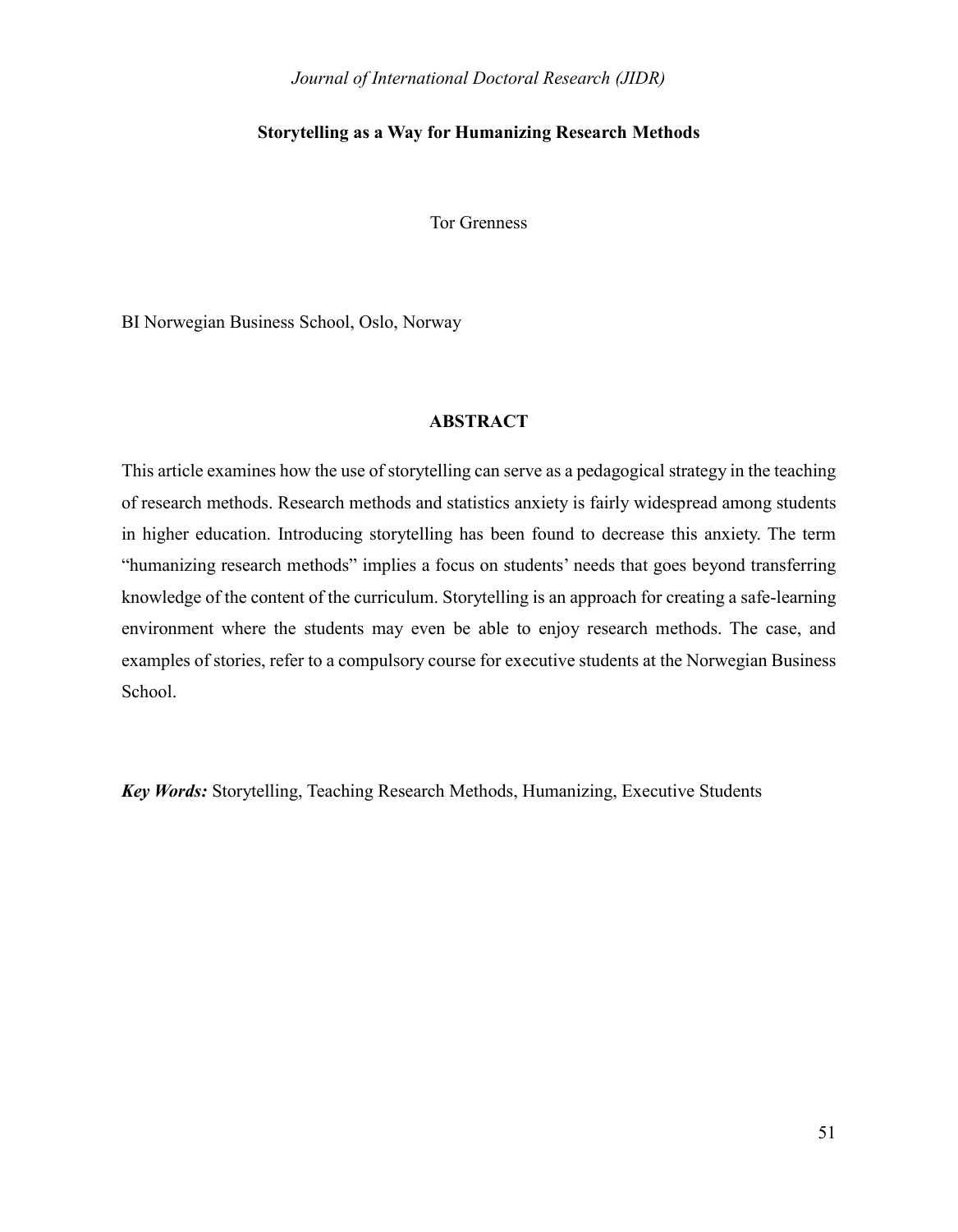*"Anyone who thinks there is a big difference between education and entertainment knows nothing about either subject".* Marshall McLuhan

# **1. Introduction**

Storytelling as a pedagogical strategy is not new or unique. Egan (1988:2) has argued for the conceptualization of teaching as storytelling: ".the story, then, is not just some casual entertainment; it reflects a basic and powerful form in which we make sense of the world and experience". Storytelling can be perceived as tangible when individual awareness advances storytelling into the educational content of the curriculum (Abrahamson, 1998). As a pedagogical strategy, "teachers themselves [can] gain insights into their practices and set new directions for their professional development" (Wood, 2000: 199).

The author's experience with storytelling stems from more than five years of teaching research methods to participants in the Executive Master of Management program at the Norwegian Business School (NBS). The research methods course was introduced in 2005 as a compulsory introductory course for executive students. The curriculum and the teaching methods for this course were designed to reflect the diversity of the participants in both educational and professional backgrounds. Using storytelling as a teaching strategy, however, happened more or less accidentally. When this (new) course and the curriculum were introduced, it became clear that a good portion of the executive students were outright frightened of not being able to pass the exam and thus earn their master's degree. From the school's point of view, it therefore became necessary to find a way to "soften" the course without compromising when it came to the professional level.

What does it mean to teach research methods? Although there is no definite answer to the question, research tends to focus on teacher's content knowledge and/or pedagogical knowledge, or an integration of the two. Foot et.al (2011) suggest that teachers seeking to communicate a subject effectively and comprehensively should be equipped with an in-depth understanding of content knowledge. However, having an in-depth understanding of content knowledge in research methods does not necessarily equate to or result in teaching research methods effectively. In

52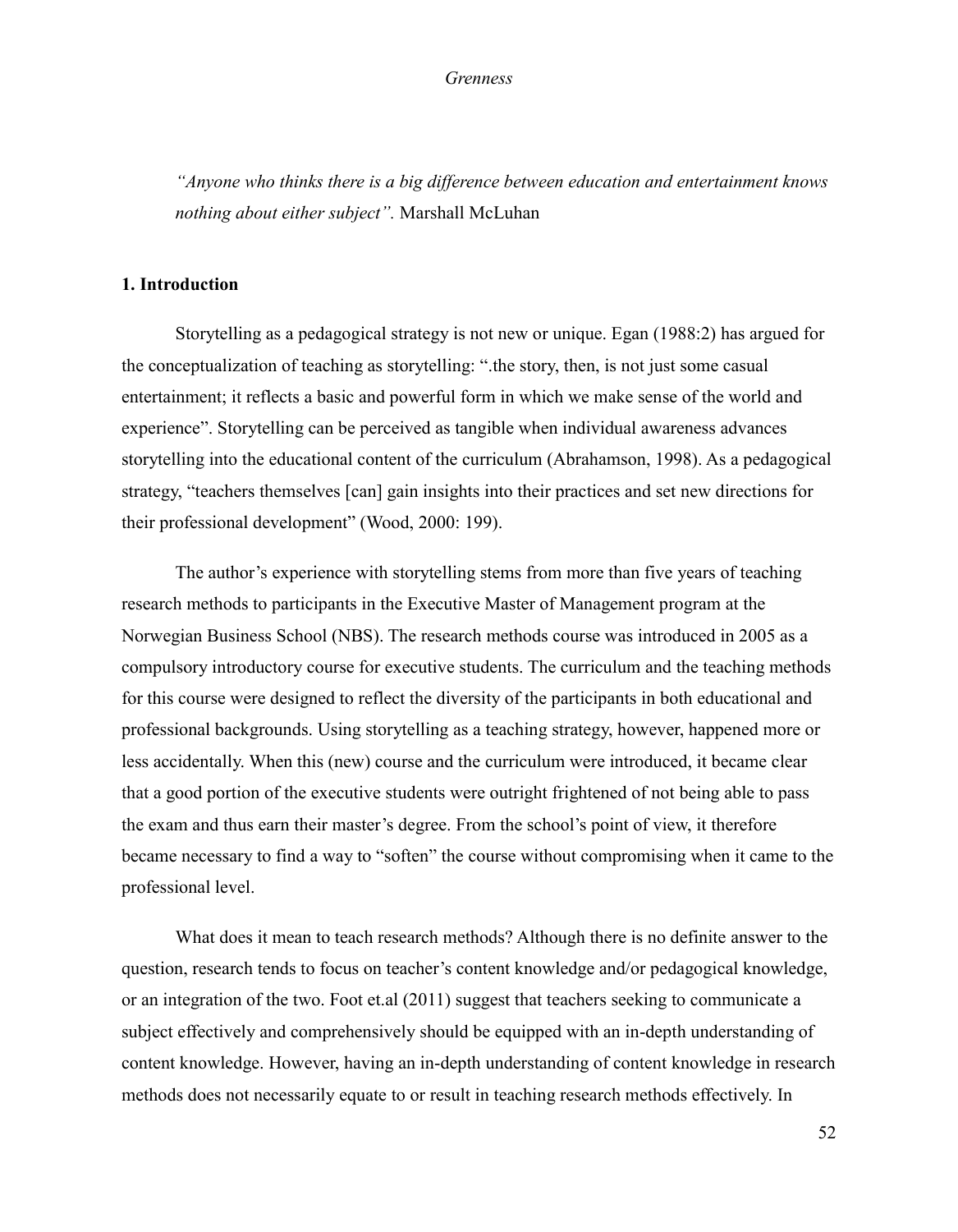addition to knowledge of the content of research methods, in order to be successful the teacher must also develop expertise in pedagogy for teaching research methods and, not least, knowledge of the students (Foot et al, ibid). As we have briefly described above, executive students constitute a student body with a mixture of educational backgrounds as well as diverse work life experiences. The requirement for admission to the program (in addition to at least five years work experience) is that an applicant has a certain number of credits (equivalent to a bachelor's degree). Many of the executive students who were admitted to the master's program had not taken any courses in research methods in their previous studies, and were not enthusiastic when they realized that a compulsory research method's course stood between them and the grade they wanted. Thus, the problem the school had to solve was to deliver a solid, rather standardized course in research methods, and at the same time see to it that the course was positively received by students with little or no knowledge of research methods from previous education.

Clearly, this called for new ways of teaching research methods, and storytelling emerged, more as a coincident than being part of a pedagogical plan, as a mean of transmitting knowledge to this particular group.

The purpose of this article is to outline and discuss how the use of storytelling can serve as a pedagogical strategy, that is, how it can be used in teaching research methods, and how and why storytelling is an appropriate pedagogical practice in executive students' education.

# **2. Review of literature**

Storytelling is quite simply the use of stories as a communication tool to share knowledge (Abrahamson, 1998). As a pedagogical tool storytelling draws on a range of techniques to engage, involve and inspire the listener, uses everyday language that is more authentic than "academic buzzword speak" and employs narrative forms that most students find interesting and, at times, even entertaining. In this sense, storytelling differs markedly from the more common pedagogical methods used in teaching research methodologies. While talking about the role of education, Doxiadis (2003:2) states that "... [it] should be, at its best – a process involving the complete human being". Using narrative inquiry as a pedagogical tool strengthen the possibilities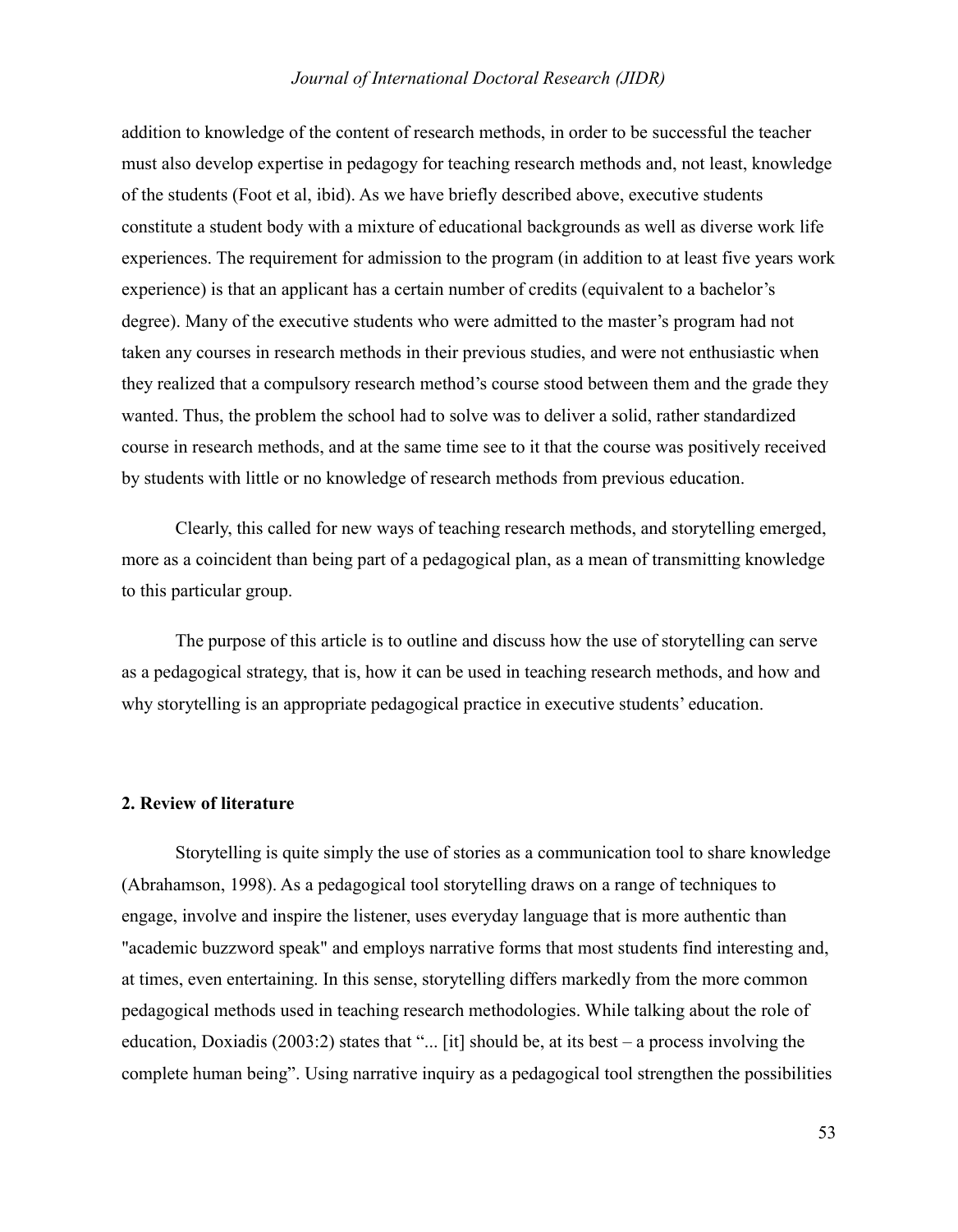of obtaining just that. "Interestingly storytelling has also been found to support teachers' epistemological development (Clark and Medina, 2000), i.e. teachers' theories of knowledge which serves to decide how problems related to teaching and learning will be studied and solved. Using storytelling gives the teacher a new epistemological tool for teaching students of e.g. the important difference between causal and correlational explanations, why Popper stressed that a hypothesis has to be falsifiable, or why significant relationships need not be meaningful ones.

Even though storytelling has existed for thousands of years as a means of exchanging information and generating understanding, teachers have only recently begun to use it as a deliberate pedagogical tool (Burk, 1998). According to Hogg (1995), one of the pedagogical advantages of storytelling is that it helps create a "shared experience in the classroom". There is little doubt many students consider the course on research methods to be difficult. However, by sharing stories instead of simply listening to the teacher and taking notes, students are able to gain insight and understanding of even relatively complex issues.

As mentioned above the diverse educational and professional backgrounds of executive students present a further challenge to conventional teaching strategies. In this case, storytelling enables students and teachers to cultivate a learning environment open to what one might term "multi background dialogues" where everyone has an opportunity to contribute. Putman (1993: 11) stresses the importance of considering "the unique needs, characteristics, and learning styles of all students in the design and delivery of instruction". Using a variety of teaching methods, including storytelling, increases the likelihood of students having positive avenues for achieving success in the classroom (Burk, 1998).

As the following story illustrates, one of the main advantages of storytelling is its ability to communicate complexity. The filmmaker George Lucas invited John Seely Brown, who holds a PhD in computer science, to participate in the making of a film about education and the future of education in the 21st century. While discussing the content of the film, Seely Brown realized that Lucas planned to include a number of very complex aspects of cognitive theory and retorted: "George, there's no way anybody is going to hear about this stuff! No way!"

To which George Lucas replied: "John, perhaps you don't know, but most people consider me a pretty good storyteller".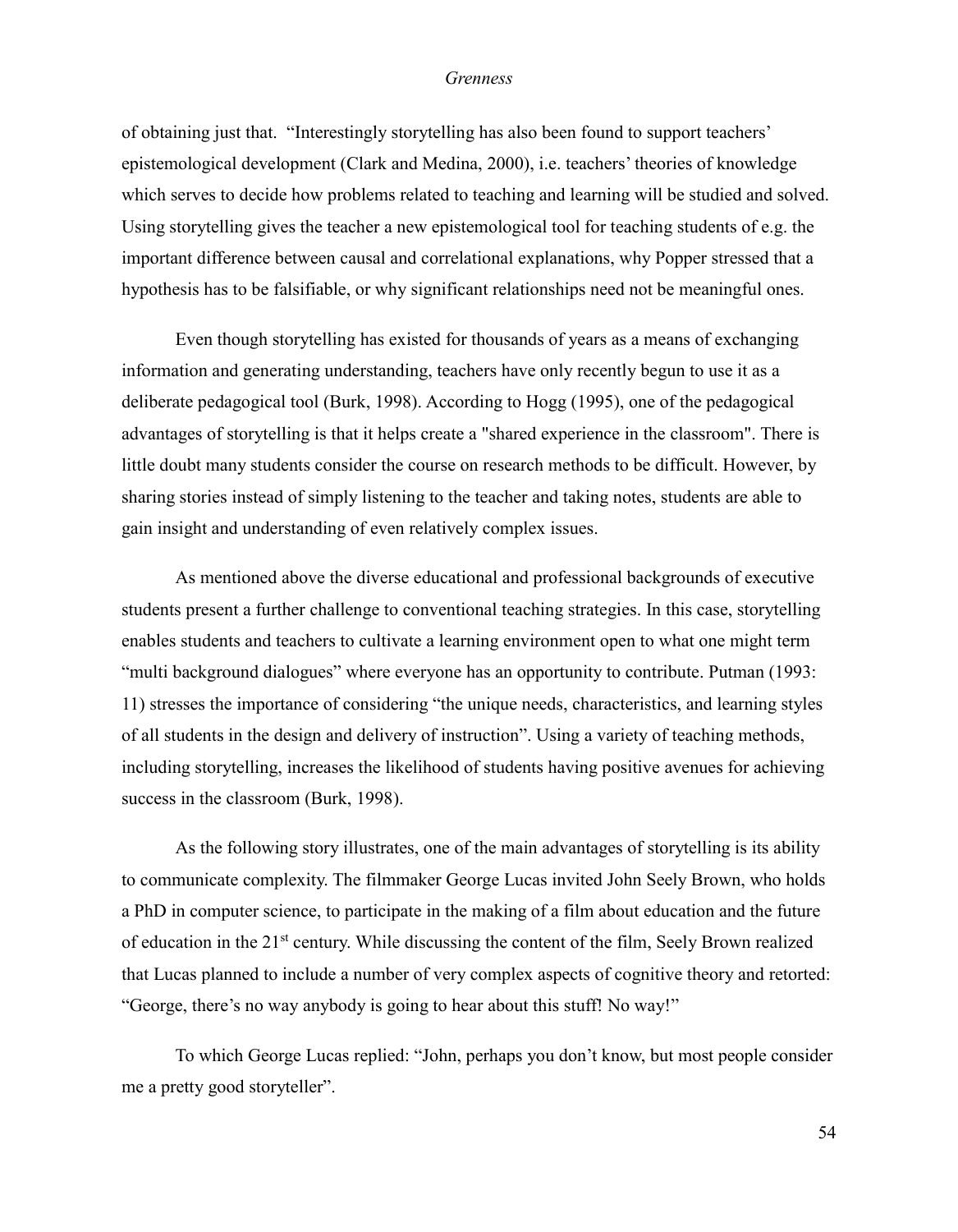Besides being a pretty good story itself, this anecdote effectively underscores the point that storytelling can provide a simple platform for communicating complex matters. In contrast to the conventional approach to information, where communication is viewed as a message sent from a communicator to a recipient, storytelling presupposes a more interactive process. As a listener is able to imaginatively recreate a story in his or her own mind, the information is not perceived as coming from the outside, but as something, that is part of the listener's own identity. The story actually becomes the listener's own (Denning, 2001).

Ramsden (2004) has outlined the following three generic ways of understanding the role of the teacher in higher education, each of which has corresponding implications for how students are expected to learn:

- 1. Teaching as telling or transmitting information
- 2. Teaching as organizing student activity
- 3. Teaching as making learning possible

The first description implies that there are two distinct roles in the classroom: the teacher as the active transmitter of knowledge, and the students as passive recipients. This way of describing the role of the teacher is similar to what is often referred to as "the banker model of education" (Freire, 1973), meaning that the teacher deposits knowledge into the students' minds and then ask students to withdraw requested knowledge. With the second view, however, the focus moves from the teacher to the student. From this perspective, teaching is seen as a supervisory process that involves articulating techniques to ensure that students learn.

While the first two roles focus on the teacher and the student respectively, the third looks at teaching and learning as two sides of the same coin and hence communicates a more complex view of the relationship between teaching and learning. According to this outlook, teaching also involves learning about students' expectations and misunderstandings and creating a context that encourages students engage with the subject matter. In short, creating a learning environment that empowers students.

Robinson (1994) suggests that empowerment signifies respect for each individual in the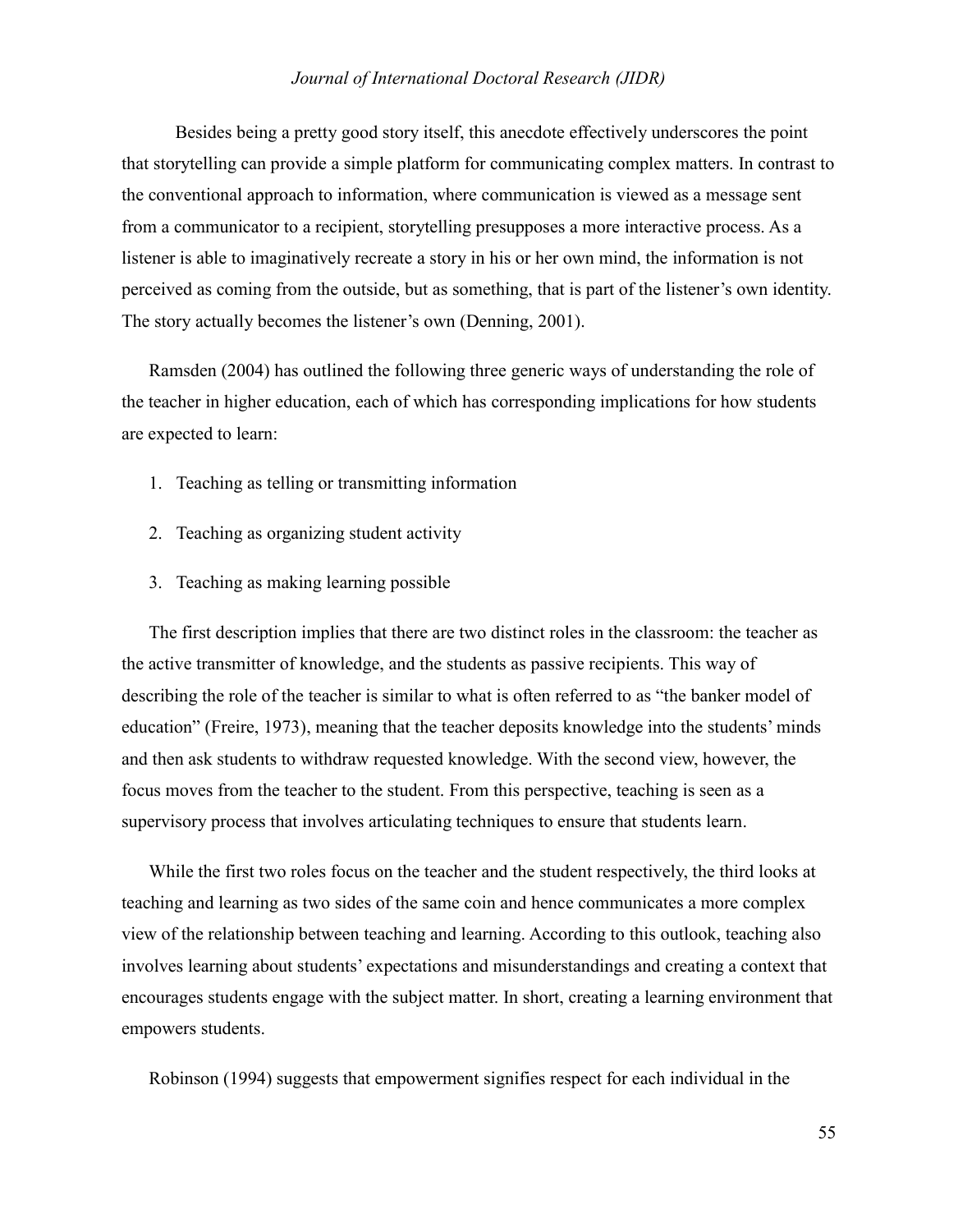classroom, in the sense that each individual has a valuable contribution to make. Furthermore, empowered students see themselves as significant contributors to the classroom environment (Mirman et al., 1988). Especially where it allows students to contribute their own stories, storytelling can give students a better understanding of specific and complicated concepts through the linkage to personal experience. For example, students may relate how the work climate in their organization is measured, which is a topic that can be turned into a discussion about methods, with reference to measurement scales (e.g. with or without an arithmetic midpoint) or the need for quantitative or qualitative data – or a mixture of both.

Although the content of research methods courses may vary, a survey of various postgraduate courses in the UK (Morris, 2005) revealed that all aimed to provide a basic practical introduction to research principles, methods and practices to prepare students for their dissertations. The following topics are typically covered on most of the courses surveyed:

- Introduction to the research process
- Research design
- Identifying research issues and developing research questions
- **Literature searching, reviewing and citation**
- Methods of data collection; qualitative and quantitative
- Sampling
- Data analysis
- Dissertation and report writing
- Research ethics

An interesting observation from this survey is that research methods teaching seems to have undergone changes during the last five years (Morris, op. cit). There appears to be a shift away from theoretical topics and a heavy reliance on lectures towards more practical "hands-on", student centred approaches to learning. More use is also being made of Virtual Learning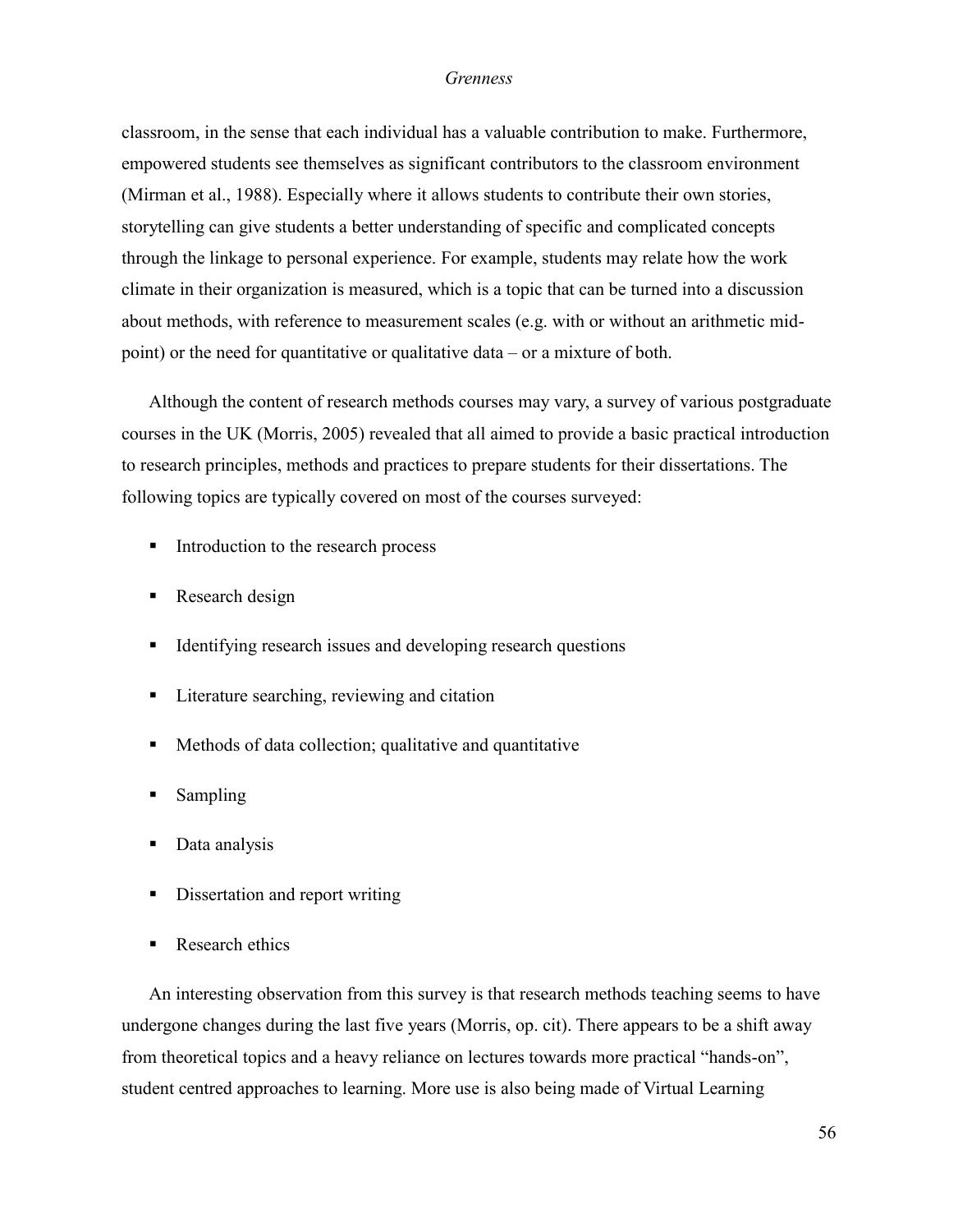Environments and discussion boards. This is especially important for executive students who may not always be able to attend class because of work and/or family obligations. Not restricting involvement to stated times and to be able to allow students to participate in courses at times suitable to their personal schedules is of great importance to executive programs. With technology now being infused into all dimensions of society, higher education has the means to ensure students are provided with requisite learning opportunities (Ivankova and Stick, 2005). Still, there is ample evidence that the teaching of research methods tends to cause much anxiety among students (Dilevko, 2000; Bos and Schneider, 2007; Wilensky, 1997). This is probably even more so among executive students, as the typical executive student has not been required to learn research methods since s/he was a student many years earlier. Moreover, executive programs attract students from a wide array of fields, many of which do not require research method courses at the undergraduate level. Often accustomed to high levels of achievement in their jobs, executive students suddenly find themselves being introduced, often at great speed and with significant conceptual shortcuts, to a largely alien mathematically based logic-driven discipline. The new and challenging material confronting executive students taking statistics and research methods courses is likely to trigger a number of responses. As Onwuegbuzie and Daley (1999: 1091) remark, statistics anxiety "occurs as a result of encountering statistics in any form and at any level and . . . appears to involve a complex array of emotional reactions which have the propensity to debilitate learning".

In many ways, student anxiety about research methods courses creates a sort of a paradox: on the one hand, students need a solid methodology background to succeed with their thesis work while, on the other hand, classroom exposure to research methods often contributes to difficult learning experiences (Dilevko, 2000). Accordingly, the development of teaching strategies to tackle this anxiety and to turn the learning experiences into something positive is of the utmost importance. In her survey of research methods courses in the UK, Morris (2005) uses the term "best practice" to characterize the most successful aspects of research methods teaching. These so called "best practices" include efforts to get students to apply the knowledge they have learnt in seminars and practical situations, getting students to teach each other, enabling students to critique each other's proposals, and letting the students present their research ideas in the form of a viva. Optional workshops and the use of multi-media were also considered innovative. A few institutions introduced an online multi-choice question assessment (the course at NBS also uses

57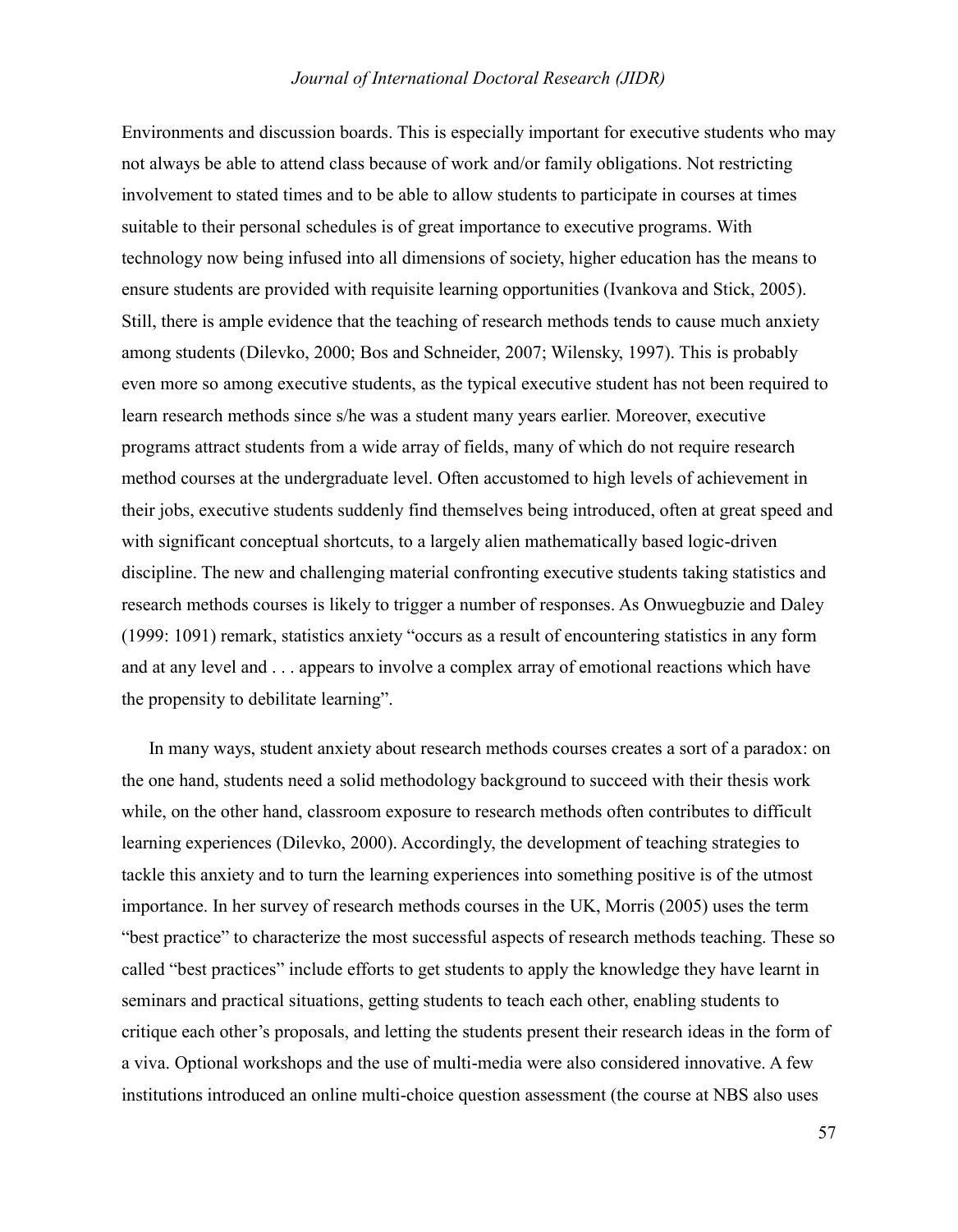online multi-choice questions).

Despite these changes in classroom teaching, as well as the introduction of a computermediated learning environment, Morris states that these innovative practices have had little effect on the way research methods are taught.

Consequently, a necessary question to ask would be: How can teachers of research methods design specific classroom techniques to facilitate learning (and avoid frustration) among students? (Bos and Schneider, 2007).

# **3. The Case**

When a new, compulsory introductory course in Research Methods and Thesis Writing for executive students was planned for implementation in the Fall semester of 2005, the particular needs of the student body were taken into consideration with regard to both structure (modular based) and content. It was quickly recognized that the main objective of this course should be to provide a basic practical introduction to research principles, methods and practices to prepare students for their dissertations. Because the executive students enrolled in the Master of Management program lived and worked all over Norway, in 2006 the School decided to also offer the course through the Web, using the Blackboard platform. In addition to this compulsory course, the school also offers two optional two-day workshops, one covering quantitative methods (including a demonstration of SPSS) and one covering qualitative methods (including demonstration of software programs such as NVivo). The workshops are offered "on demand" and at a time when the students are expected to have progressed into the stage of their thesis work when data collection and analysis are their main concerns.

# *3.1 The problem – and what to do.*

Confronting the problem(s) outlined above, this paper draws from phenomenology rather than (pure) pedagogy. Consequently, the central question needed to be answered is not "How to (most effectively) teach research methods?", but rather "What does it mean to teach research methods?" This question is inspired by Van Manen (1991) who has stated that the meaning of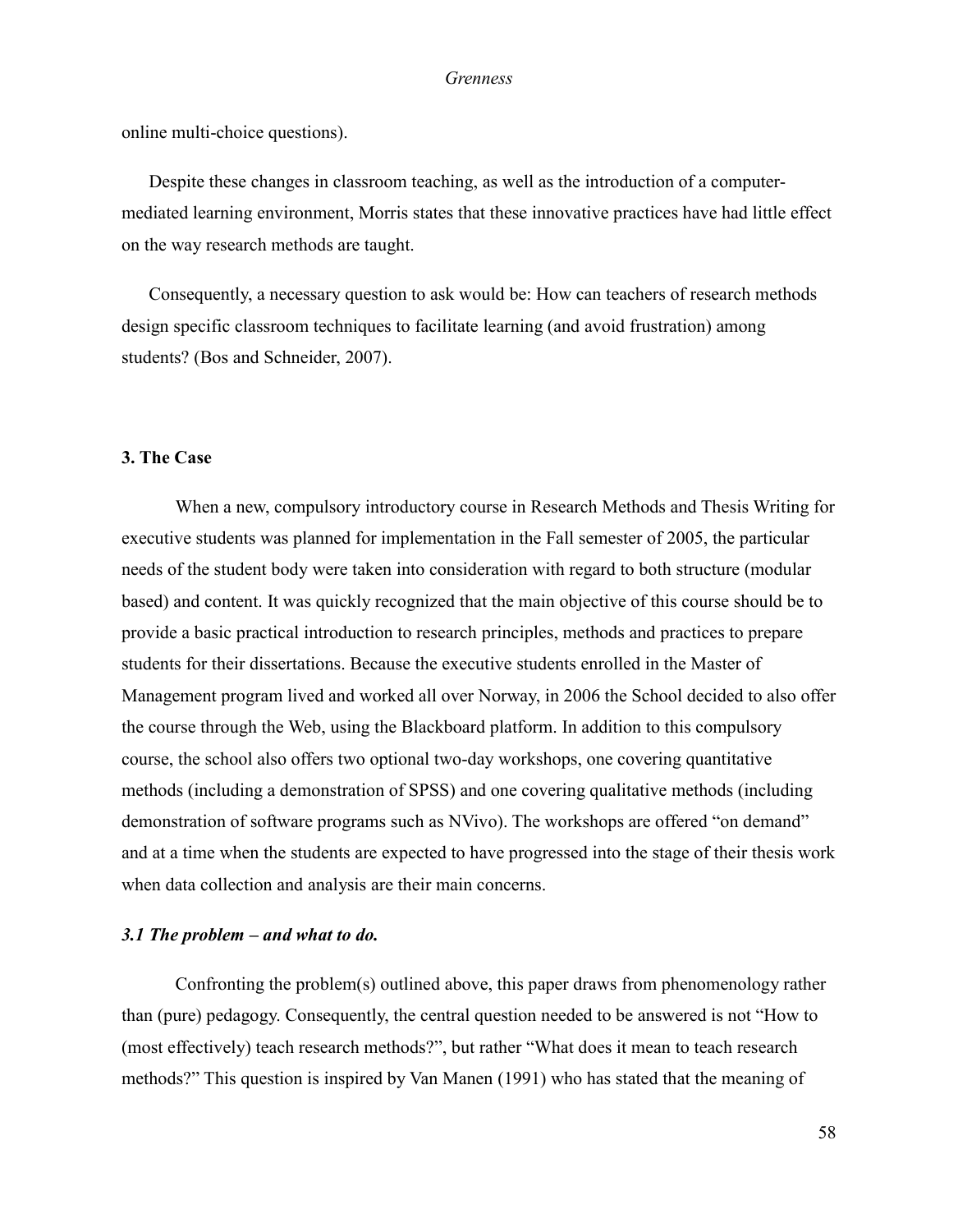pedagogy encompasses far more than the principles of effective teaching and learning, more than a "strategy tool-kit". He even goes so far as to suggest that it is possible to learn all the techniques, but still remain pedagogically unfit to teach. The main criteria for what may be coined phenomenological pedagogy is to increase the awareness of the needs, interest and abilities of the students at hand. None has expressed this more clearly and convincing than Kierkegaard (1998:61) as he writes that…" If one is truly to succeed in leading a person to a specific place, one must first and foremost take care to find him where he is and begin there", and "…[in] order to truly help someone else, I must understand more than he – but certainly first and foremost understand what he understands".

The teaching strategy proposed in this paper is designed to decrease student anxiety through humanizing research methods. The idea of humanizing stems from teaching mathematics. Research on teaching mathematics (Doxiadis, 2003, Chapman, 2008), suggest that humanizing mathematics requires teaching mathematics in a way that focuses on the "being" of a student as a participant in mathematics which is beyond delivering content of mathematics or teaching certain skills set. From a humanistic perspective, Chapman (2008:16) reveals that storytelling is "..a way of specifying experience, a mode of thought, a way of making sense of human actions or a way of knowing". In the same way, Storytelling humanizes research methods because the students are able to relate to research methods at a personal level. Stories of people actually doing research using different methods, sometimes right and sometimes wrong, create situations for the students to experience both surprise and disappointment. Modi (2012:31) states, "the value of story to teaching is precisely its power to engage the students' emotions". Storytelling creates an environment of imagination, emotion, and thinking which makes research methods both more enjoyable and more memorable for the students.

In his analysis of research methods and statistics anxiety, Onwugebuzie (1997) reveals that teaching strategies that impart knowledge of the value of research methods and statistics and its useful application are the key to a successful course. Accordingly, the teaching strategy described here is primarily designed to decrease student anxiety by improving the perceived value of knowledge of research methods.

The core element in this strategy is storytelling that can be further divided into two subelements; the first is to use stories based on current issues*.* Typically, these are current news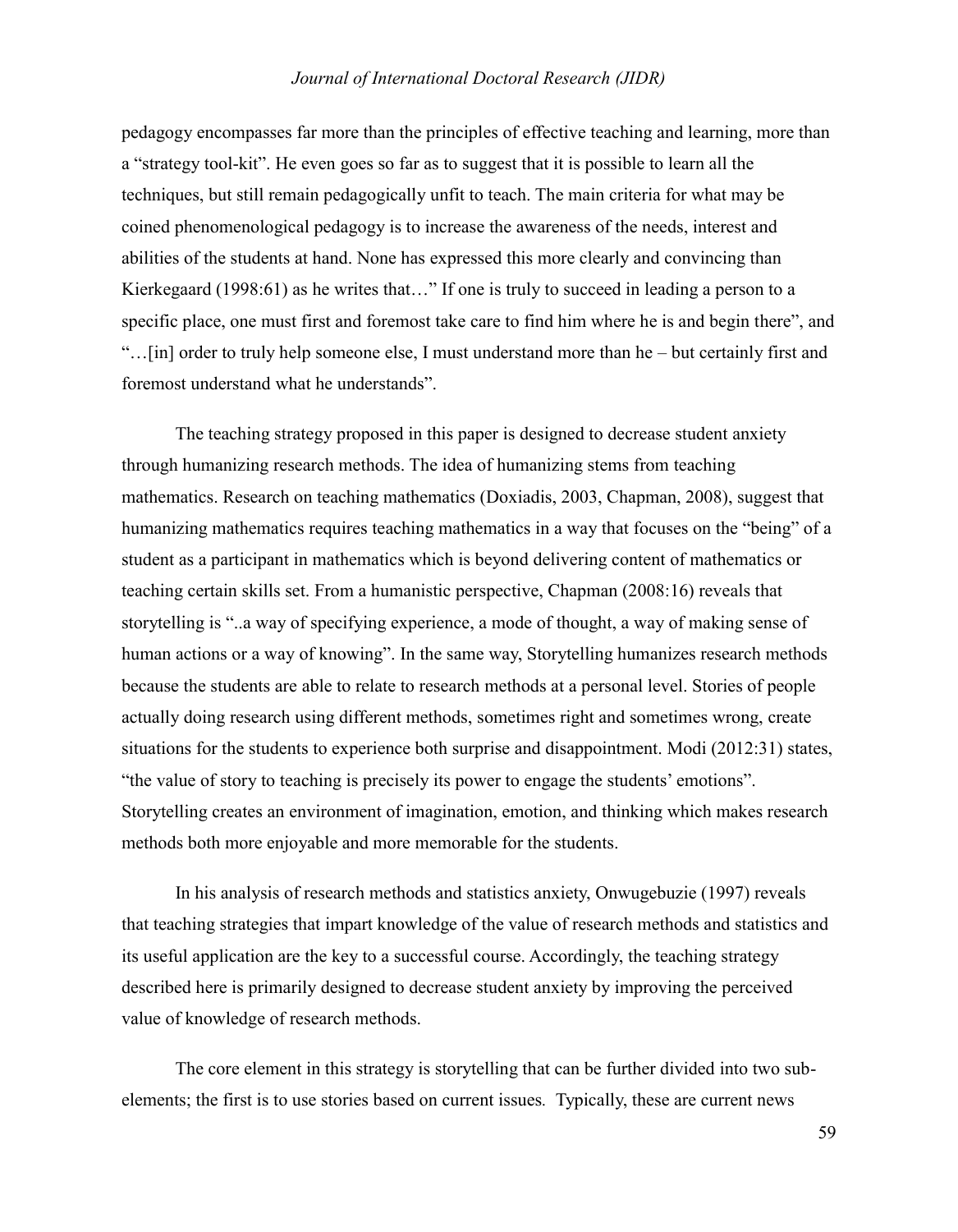stories from major Norwegian newspapers, though stories drawn from other sources are also used. The second element is to use stories from the history of science or/and books that deal with science related topics which are fundamental to understanding and mastering research methods.

# *3.2 Stories*

A conventional and typical start of the research methods course is to define and discuss the concept "science". It is, however, not obvious what "science" means (Chalmers, 1982) or what is to be regarded as scientific knowledge. Because a mere theoretical discussion of the idea of science will probably not draw much enthusiasm from executive students, creating a story using the bestselling author, Michael Chricton's (2006) sceptical approach to the conventional scientific explanations for global warming makes a much better, and not least relevant, introduction to this topic. Chricton's main argument is that the dominant scientific community suppresses open and frank discussion of the data indicating global warming. Chricton's view is more or less in line with that of Polanyi (1964) who defines science as a *guild* in which masters train apprentices to the point that they are able to frame and pursue scientific problems of their own. Science, according to Polanyi is thus a practice and a body of knowledge socially constructed by scientists. Concepts such as "paradigms" (Kuhn, 1962) and "paradigm shifts" can also be used in stories to give students a more realistic and complex picture of science. A story about a Norwegian politician who wanted to include alternative medicine in the national health budget, and who met considerable opposition from physicians who argued that only scientific proven medicine was worthy of the state's money, gives rise to further discussion of what science is in the real sense of the word. This story usually leads to rather heated discussions among the students because many has personal (often positive) experiences with the use of alternative medicine.

Both of the elements mentioned above are intended to introduce and explain basic concepts and methodological issues. The concepts of *statistical correlation* and *cause and effect relationships* are illustrated using a newspaper article where the Norwegian Prime Minister lectures a Supreme Court judge about the difference between the two. The judge had recently given a speech criticizing the family policies of the ruling Social Democratic party, especially it's emphasize on building kindergartens to allow moms to work outside their homes (instead of staying at home and taking care of their children). Social statistics at the time revealed that more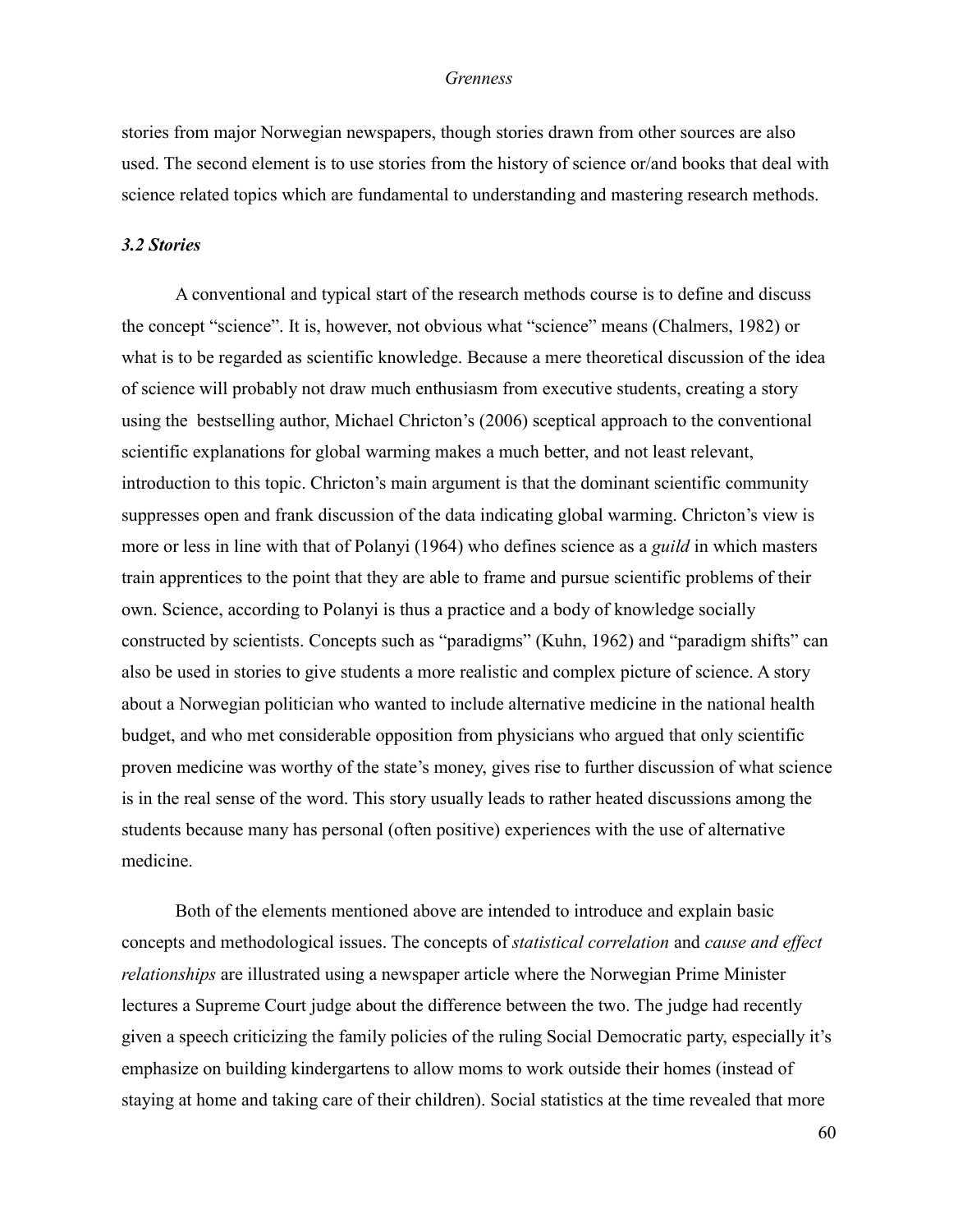youngsters than before were coming into conflict with the law and the judge concluded that this had to be an effect of the family policies of the Social Democrats. In response, the Prime Minister (a Social Democrat *and* a Social Science graduate) underscored the important point that although two phenomena appear to be simultaneous, this in no way implies that one causes changes in the other. In other words, relationships between variables (in this case between a high rate of women working outside the home and a high rate of juvenile delinquency) do not have to be causal. The fact that more mothers working outside the home does not leads to more young people breaking the law! It is particularly important to teach executive students the problem(s) of causality because in their jobs they have a tendency to treat complex matters as if they can be explained by simple cause and effect relations – sometimes referred to as "naive" reasoning – where the cause is usually attributed on a post hoc basis (Dooley et al., 1998).

Another newspaper article is used to illustrate the difference between an axiom and a hypothesis. The article concerns the use of incentives and their assumed (positive) effects on employee attitudes and behaviour. The provision of different forms of bonuses to employees is quite widespread and indicates a rather strong belief among human resource managers that bonuses create incentives. Rather than having been critically evaluated, this belief has more or less obtained its status as an *axiom,* i.e. a self-evident truth or something taken for granted as valid. The newspaper article presents the (somewhat surprising) findings of a study, which revealed that bonuses had zero effect on motivation and commitment, favoured lazy employees, and were expensive to administer! (See Kuvås, 2006 for the original journal article.)

The students find the distinction between an axiom (a statement which is regarded as selfevident) and a hypothesis (a statement which is closer to "an educated guess" and which has to be tested to find out if it holds or not) much clearer after having been told this story.

Another story concerns the worst outbreak of cholera in Victorian London (Johnson, 2006) and explores how Dr. John Snow's solution revolutionized the way we think about disease, cities, science, and the modern world. Johnson's book, "The Ghost Map," tells of Dr. Snow's struggle to convince the scientific community that the then dominant theory of how the disease spread was wrong. The general assumption at the time was that cholera spread through *miasma*  (polluted smells stemming from the river Thames). This, in turn, lead to a hypothesis of elevation, i.e. that higher ground was safer. A tabulation of cholera deaths in relation to elevation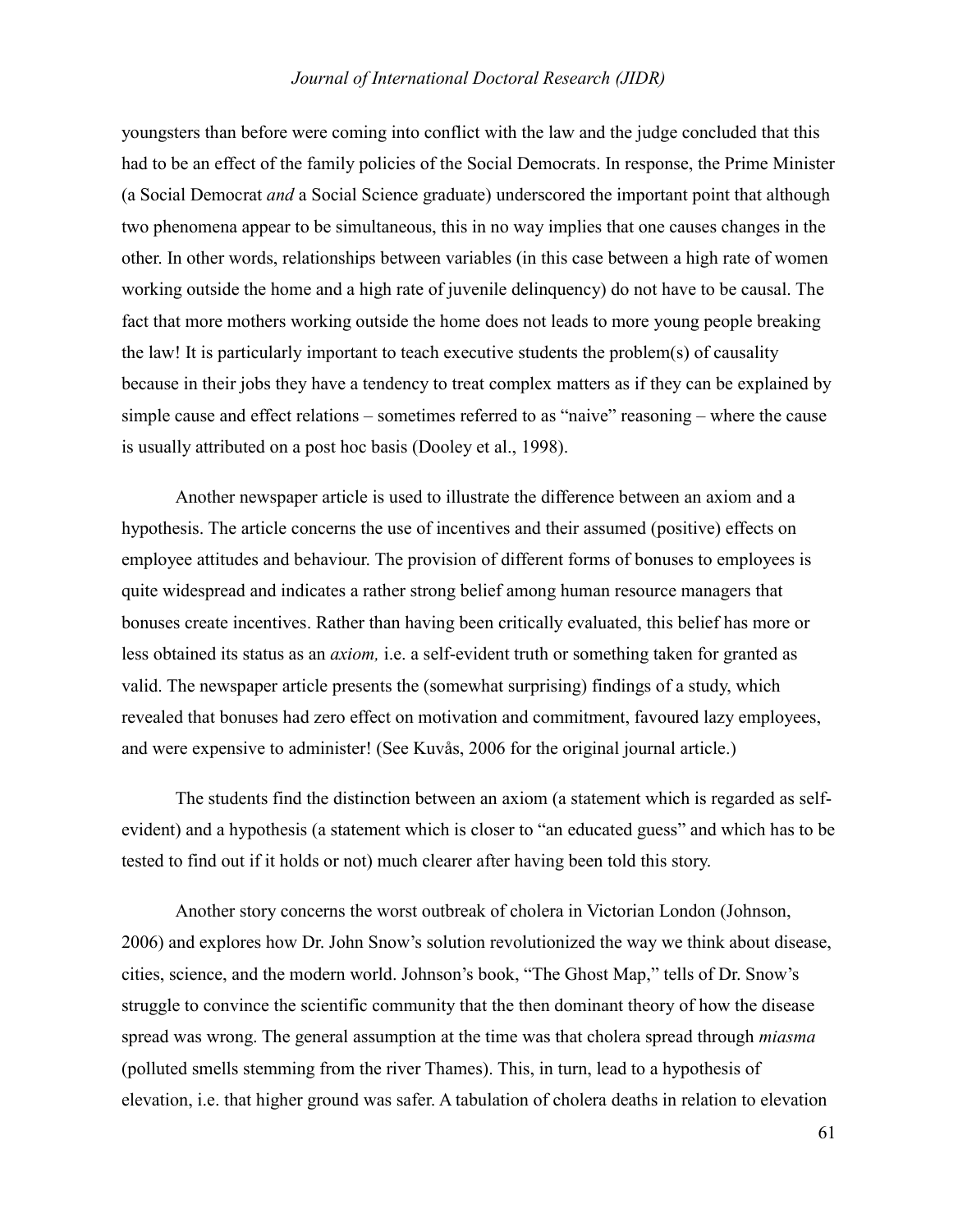seemed to confirm the hypothesis, as the number of deaths decreased as the height of the ground rose. However, as Johnson (p. 101) comments: "This would prove to be *a classic case of correlation being mistaken for causation*: the communities at the higher elevation tended to be less densely settled than the crowded streets around the Thames, and their distance from the river made them less likely to drink its contaminated water. Thus higher elevations were safer, but *not* because they were free of miasma. They were safer because they tended to have cleaner water".

Concepts such as *paradigm* and *falsification* are also well illustrated in Johnson's story. By the late 1840s, the miasma theory had established itself as the dominant paradigm (see Kuhn, 1962) regarding the question of the cholera's transmission. Not only was it dominant among the professionals, folklore and superstition were also on the side of the miasmatics; the foul innercity air was widely believed to be the source of most disease. Even when proof against the miasma theory was produced by Dr. John Snow, the scientific establishment refused to accept his theory that contaminated water was the source of the disease. Blinded by their ideas, and fearing loss of authority, the scientific establishment continued to fight against the "threat" of seeing their theory falsified (see Popper, 1959).

Another story is about Dr Ignaz Semmelweis and the Hypothetico-Deductive Method.

Perhaps the most popular story told during the methodology course (based on student reactions and evaluations) is this story about the Austrian-Hungarian physician Ignaz Semmelweis, who discovered that the incidence of puerperal fever (or child fever) could be drastically cut by improving hand washing standards in obstetrical clinics. Puerperal fever was common in mid-19th century hospitals and was often fatal, with mortality at 10-35%.

Semmelweis' set out to find the cause of the mortality, and the way he went about it is a near perfect example of the Hypothetico-Deductive method of investigation. After having become the titular house officer of the First Obstetrical Clinic in 1846, Semmelweis realized that the mortality rate due to puerperal fever at the clinic was 13.10%, as opposed to 2.03% at the Second Clinic. Systematic observations revealed that the women at the First Clinic gave birth while lying on their back, while the women at the Second Clinic lay on their sides. Accordingly, Semmelweis first hypothesized that the fever was caused by women giving birth lying on their backs. However, this hypothesis had to be rejected after the women at the First Clinic changed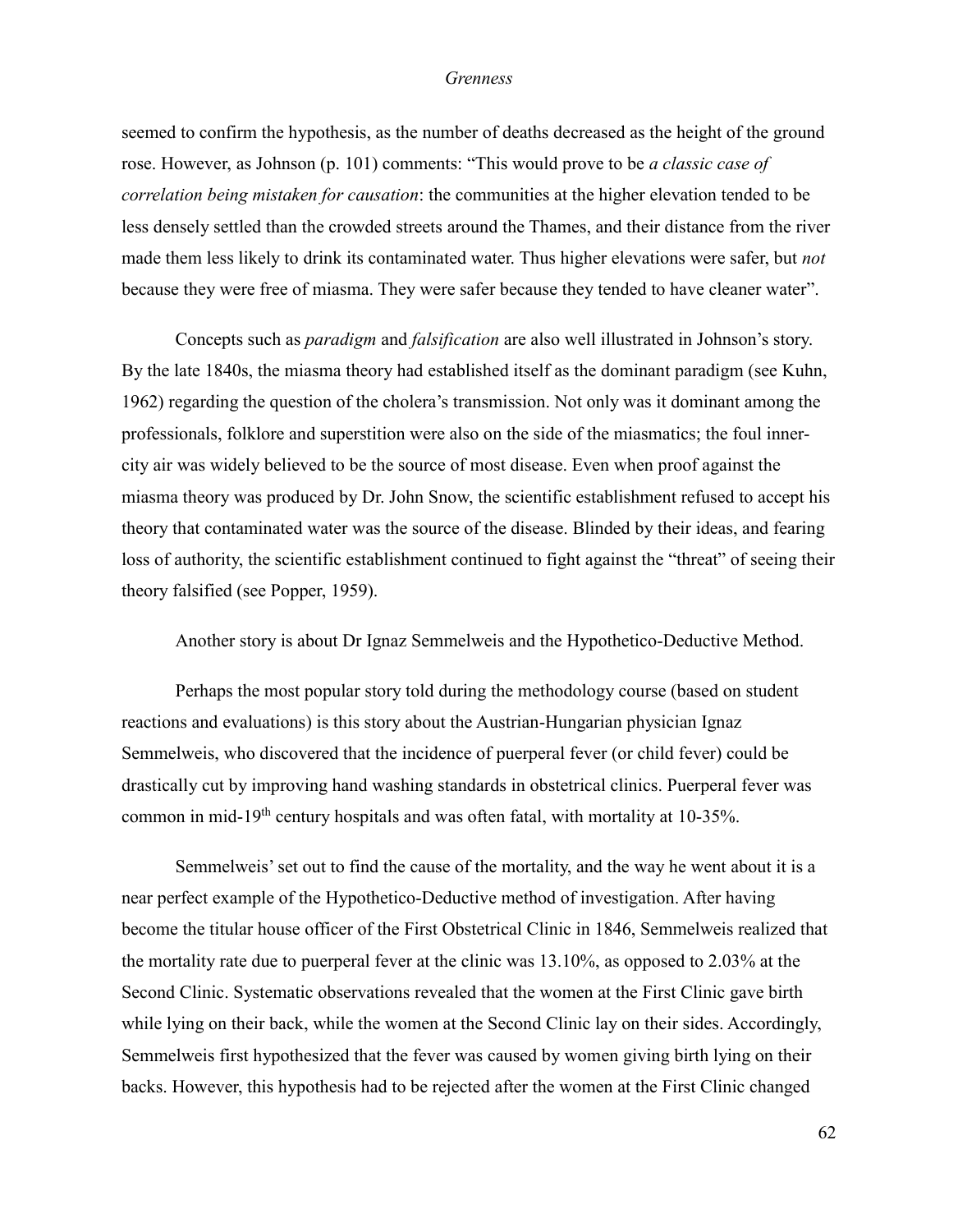their position without any reduction in the number getting the fever. Next, he hypothesized that the women were frightened of the priests who went through the rooms to give dying women "the last rite", and that this fear was the cause of the fever. As the situation did not change when the priests stopped going through all the rooms, he also had to reject this hypothesis. Semmelweis' third hypothesis was a result of the observation that, in spite of the differences in mortality rate between the two clinics, the only difference between the two was the people working there. At this stage in the story there is also an opportunity to discuss whether Semmelweis is in fact carrying out a quasi-experimental research design, in reference to the phrase "all other things being equal", (see, e.g., Cook and Campbell, 1979). The decisive difference between the two clinics was that the first was the teaching clinic for medical students, while the second had a few years earlier been selected for the instruction of midwives. The students performed autopsies in the morning, and did not wash their hands before going to the clinic. Semmelweis' hypothesis was that the students brought infected "particles" on their hands that were introduced into women and caused the fever. He then ordered everyone who had performed autopsies to wash their hands before attending the women. However, this order met resistance, among other things it was claimed that it went against the principle of academic freedom!

The breakthrough occurred when a colleague died from an infection contracted after his finger was accidentally punctured with a knife while performing a post-mortem examination. The autopsy showed a pathological situation similar to that of the women who died from puerperal fever. Following this, Semmelweis' instituted policy of washing hands between autopsy and patient examination was finally accepted, and shortly after the mortality rate at the First Clinic dropped from about 13% to 1%!

Obviously statistical and mathematical concepts can also be communicated with the aid of storytelling. For example, a newspaper article based on a study that found a significant negative correlation between female leaders and profit margins is used to challenge the concept of significance. Because the sample of firms investigated was rather big (1500) even a modest negative correlation between gender and profit (in this case  $r = .089$ ) proved to be significant. This example gives an opportunity to discuss the relationship between significance versus meaningfulness (Salkind, 2006).

# *3.3 What are the benefits?*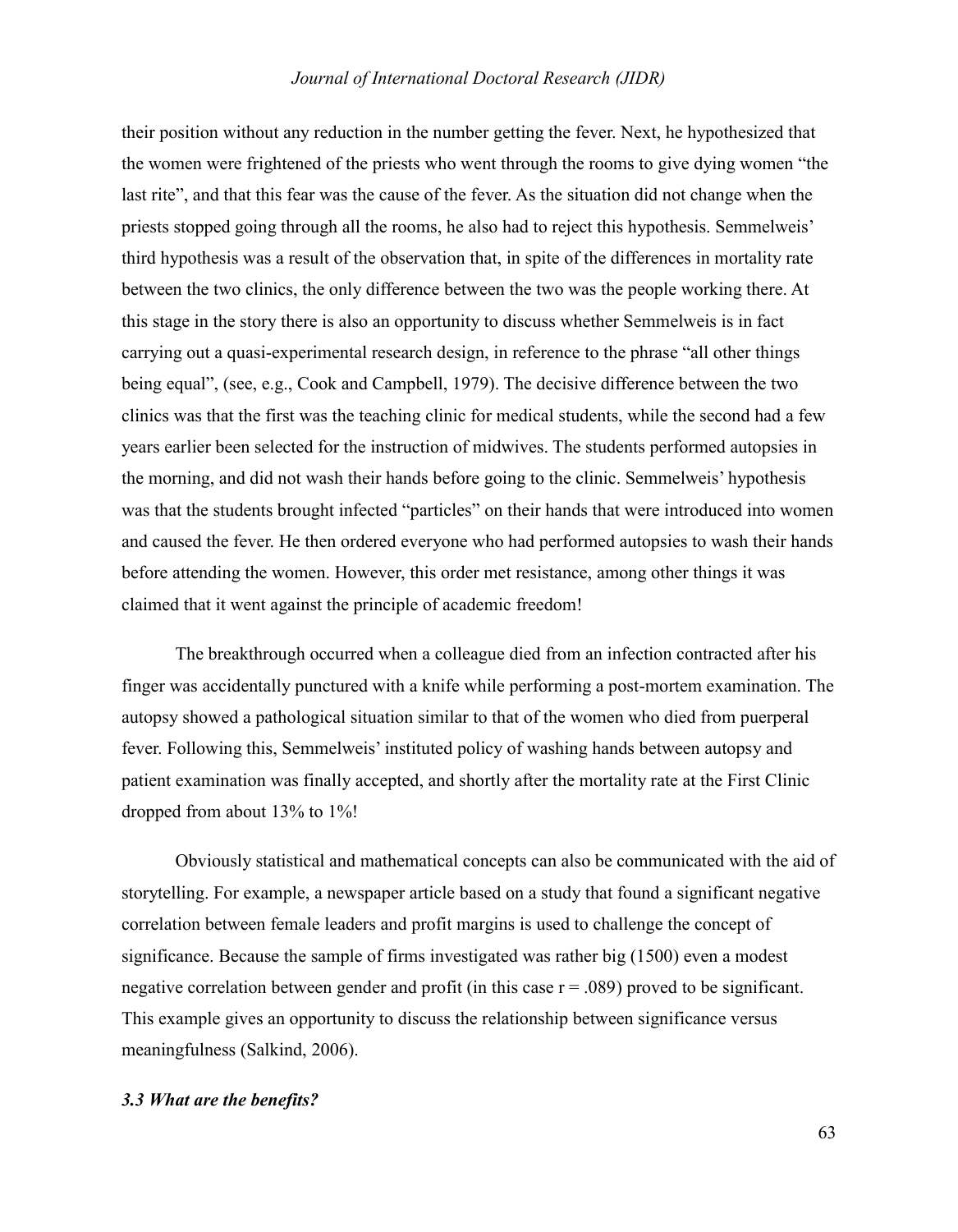According to Hannabuss (2000), storytelling, when used effectively, offers numerous advantages over more traditional techniques:

- Stories communicate ideas holistically
- Storytelling provides the context in which knowledge arises as well as the knowledge itself
- Stories are an excellent vehicle for learning, as true learning requires interest
- Stories are memorable
- Storytelling help make abstract matters more "human"
- Humans enjoy sharing stories

According to Denning (2001), effective stories also need a "hero". In the above stories, Semmelweis and Snow definitely stand out as heroes. They are figures everyone in the classroom can instantly empathise with, as the students can resonate with their dilemmas and understand what they were going through.

Stories that are either sensational, like those of the Cholera outburst or the mortality rate of women giving birth at hospitals, or that make instant sense to executive students as they concern bonus systems or female leaders, contribute to more effective learning. Furthermore, as a teaching method storytelling emphasizes connections to the learner's knowledge that make a transition to new knowledge both safer and more meaningful (Wilensky, 1997). Stories also contributes to "an atmosphere in which it is safe for students to express their partial understanding and values regardless of their degree of correspondence with canonical mathematical or statistical truths" (Wilensky, op. cit: 176). In short, storytelling as a method for teaching research methods gives value and significance to matters which normally fill students with anxiety and/or indifference.

Students' evaluations seem to underscore this. Close to 1500 executive students who have finished the course provide a pretty good basis for evaluating.

64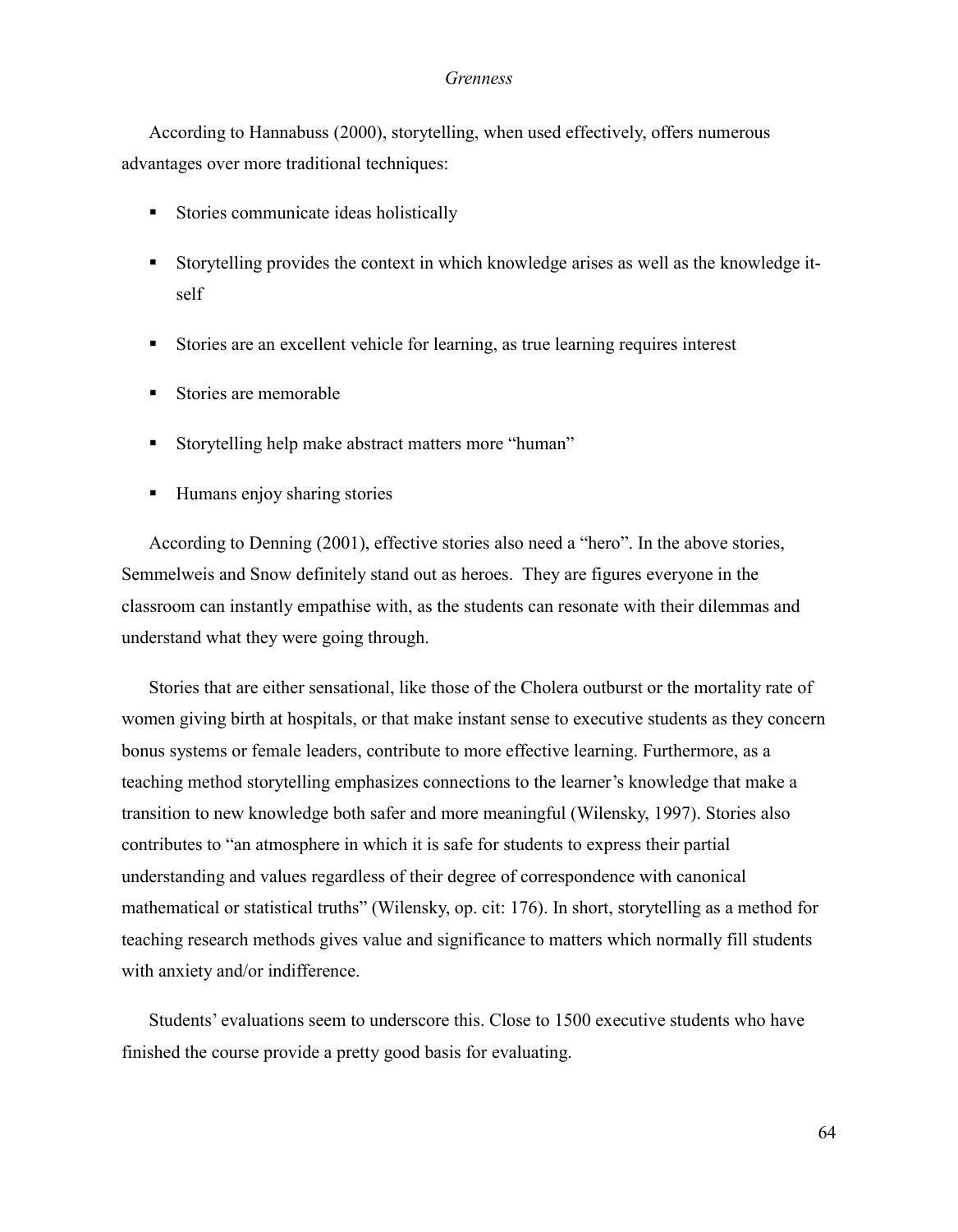One measure is the success-failure rate of the final exam of the course. The exam is based on an on-line multiple choice questionnaire containing 30 questions, drawn by random from a pool of between 100 and 200 questions. The failure rate has on average been about 10%, and is reduced to close to zero after the students who failed take the exam for the second time.

More important, though, for evaluating the course than student pass–fail rates are the students' own perceptions of the course. For this evaluation, the School has chosen the web-based tool Questback, which allows students to evaluate the course using a 7-point Likert-scale and by giving personal comments. While the average score through the years has been closer to 6.0 than to 4.0, the students' feedback has provided the most relevant measure for verifying to what degree storytelling has contributed to overcoming students' learning barriers. Nonetheless, the fact that many students enter the research methods course with low expectations also has to be taken into consideration when interpreting the students' evaluations. Comments such as "I really did not look forward to this course, because I believed that research methods courses were dull and full of statistics and mathematics which I never have been comfortable with", were common. Referring to the "theory of disconfirmation" (Parasuraman et al., 1985), that is, how well experiences meet expectations, one may argue that teachers of research methods courses are in a favourable situation. With such low expectations the possibility of experiences exceeding expectations (e.g. "positive disconfirmation") should be fairly good. Even so, teaching research methods to students with diverse backgrounds is a challenging task. Despite the best intentions of lecturers, research methods courses tend to cultivate methods anxiety among the majority of students (Onwuegbuzie and Daley, 1999). According to the students' comments, however, there seems to be little doubt that integrating storytelling as a method of teaching research methods has contributed to reducing anxiety and fear and thus removing a serious obstacle to learning. Comments such as "This course was not as I had expected, but was genuinely interesting and provided me with new knowledge and insight of the practical usefulness of research methods", or "I am convinced that the story of the Hungarian physician ensures that I will never forget what the Hypothetico-Deductive method is about" are typical examples.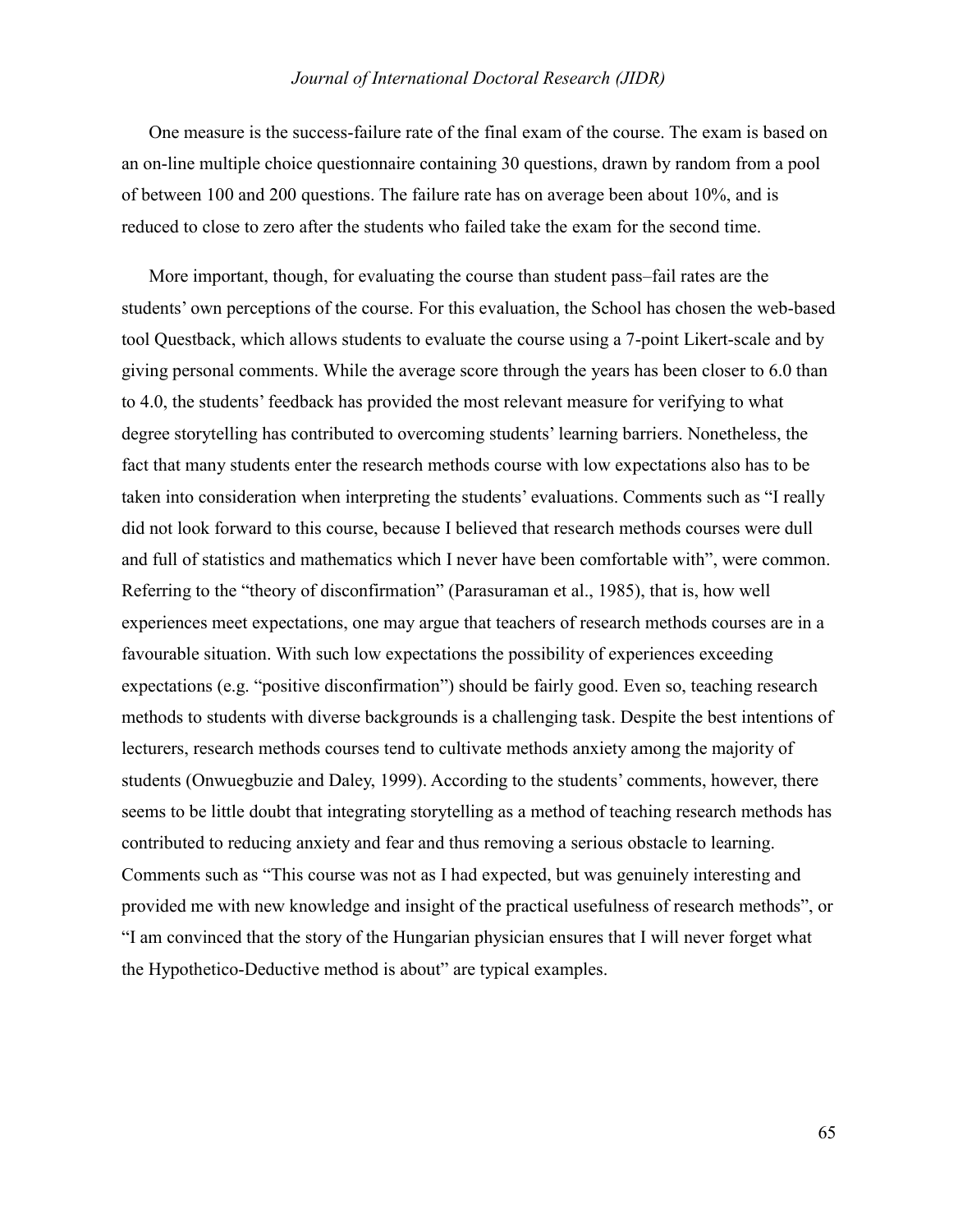### **4. Discussion and conclusions**

Despite the fact that storytelling seems to compensate for many of the shortcomings of conventional teaching methods, it is important to stress that it does not replace analytical thinking. Instead, storytelling supplements analytical thought by providing context and meaning. Abstract analysis is often easier to understand when seen through the lens of a well-chosen story.

For a story to be effective, it must stimulate learning. Effective stories are also context– specific, i.e. they are developed or chosen within a specific context, in this case the context of a research methods course. Effective stories also have drama; they must be capable of grabbing the attention of the listeners (Ready, 2002). In our case, the stories about the Cholera outburst in London and the puerperal fever in Vienna have such drama. Using Michael Chricton's novel "State of Fear" to illustrate what science is (and is not) in relation to the issue of global warming certainly grabs the students' interest.

Given that research methods anxiety hampers the willingness of many students to participate in class discussions, the ice must be broken by offering relevant stories, which may interest and entertain the students. Once they have realized that methodological concepts can be interesting and approachable through discussions of relevant and meaningful stories, students are likely to feel relieved, stimulated and more open to the subject (Dilevko, 2000). Moreover, telling stories relating to recent and relevant events will gradually erode the perception of research methodology as a dry academic field.

Students' comments on this Research Methods course emphasize that the use of stories provides "connections to the learner's knowledge that make the transition to new knowledge both safer and more meaningful" (Wilensky, 1997:178). Even if we take into consideration that the sampling procedure used, i.e. self selection, does not create a basis for generalization in a strict statistical manner, the comments offered by the students over the years are so consistent in their positive evaluation of the use of stories that it leaves little doubt as for their positive effect on minimizing anxiety and promoting learning.

Although storytelling cannot replace conventional teaching altogether, it can contribute to "breaking the ice" and thus offering research methods teachers a tool that might improve their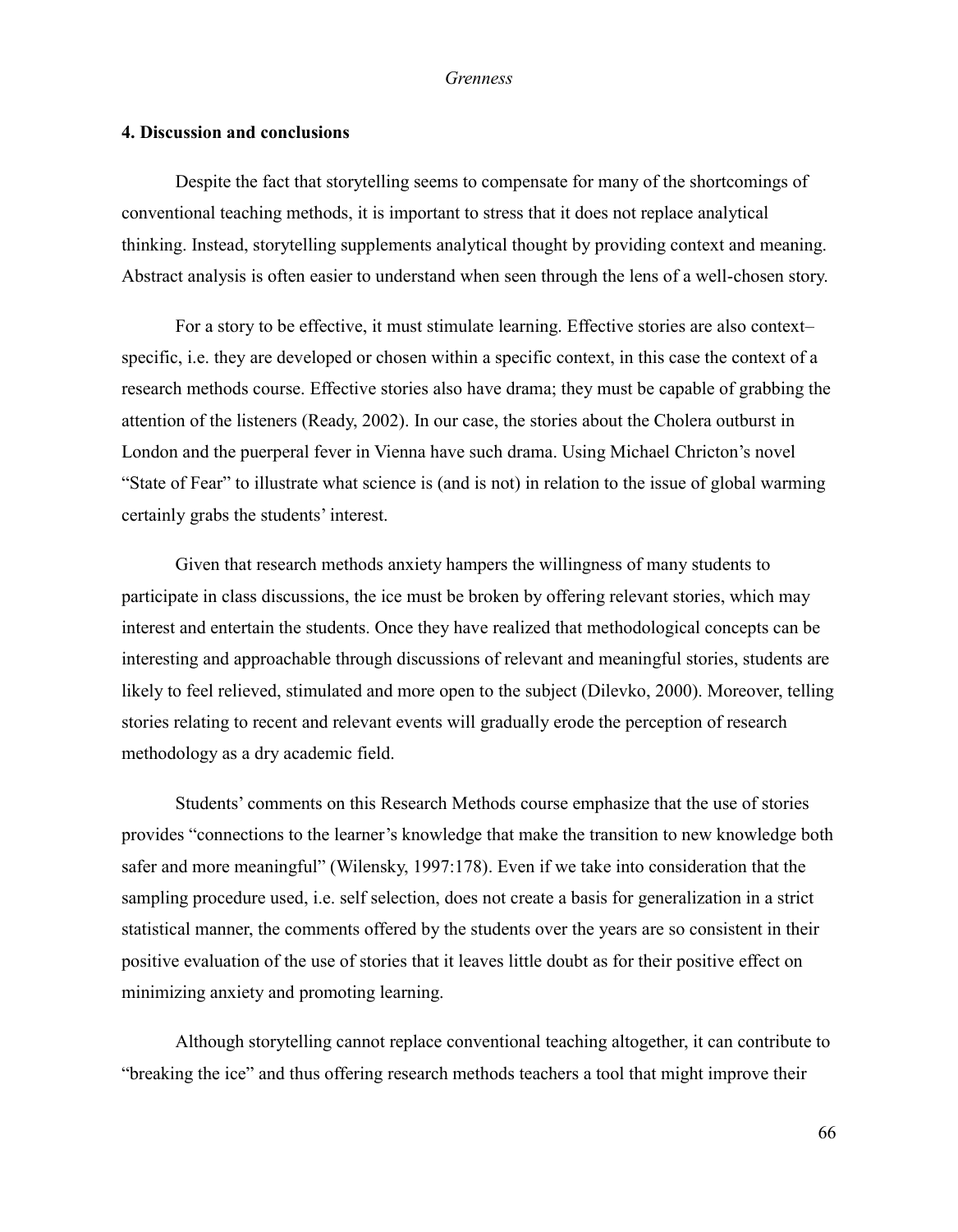courses to better address student barriers.

If the goal of a research methods course is that students should feel comfortable doing all of the steps of the research process on their own, teachers must take into account what is generally known about students' perceptions of research methods courses. There is ample documentation that many students fear such courses. Reducing that fear is necessary to "pave the way" for learning. The use of storytelling may do just that.

# **References**

- Abrahamson, C.E. (1998): Storytelling as a Pedagogical Tool in Higher Education. Education, 118(3), 440-451.
- Barret, H.C. (2005): Paper developed for the Kean University Digital Storytelling Conference, June 2005.
- Bos, A.L. and Schneider, M.C. (2007): Stepping around the Brick Wall: Overcoming Students' Obstacles in Methods Courses. Paper presented at the American Political Science Association, Charlotte, NC, February 9-11.
- Burk, N.M. (1997): Using Personal Narratives as a Pedagogical Tool. Paper presented at the Annual meeting of the National Communication Association, Chicago, Ill.
- Chalmers, A.F. (1982): *What is "This Thing" called Science?* University of Queensland Press.
- Chapman, O. (2008): Tools and processes in Mathematics teachers' Education. In D, Tirosh and T. Wood (eds): The international handbook of mathematic teachers' education, Vol 2: 15- 38, Dordrecht, The Netherlands, Sense Publishers
- Chricton, M (2006): *State of Fear.* HarperCollins.
- Cook, T.D and Campbell, D.T (1979): *Quasi-Experimentation: Design and Analysis Issues of Field Settings.* Boston: Hougthon-Mifflin.
- Denning, S. (2001): The Springboard: How Storytelling Ignites Action in Knowledge-Area Organizations*. Journal of Organizational Change Management*, 14(6), 609-614.
- Dilevko, J (2000): A new approach to teaching Research Methods Courses in Library and Information Science program*.* Paper presented at ALISE Conference.
- Dooley, K; Skilton, P, and Anderson, J (1998): Process Knowledge Bases: Facilitating Reasoning through Cause and Effect Thinking. *Human Systems Management*, 17(4): 281-298.
- Doxiadis, A, (2003): Embedding mathematics in the soul: Narrative as a force in mathematics education. Opening address to the 3th Mediterranean Conference of Mathematics education, Athens, Greece, January 3. 2003.
- Egan, K (1988): Teaching as storytelling: An alternative approach to teaching and the curriculum. London: Routledge.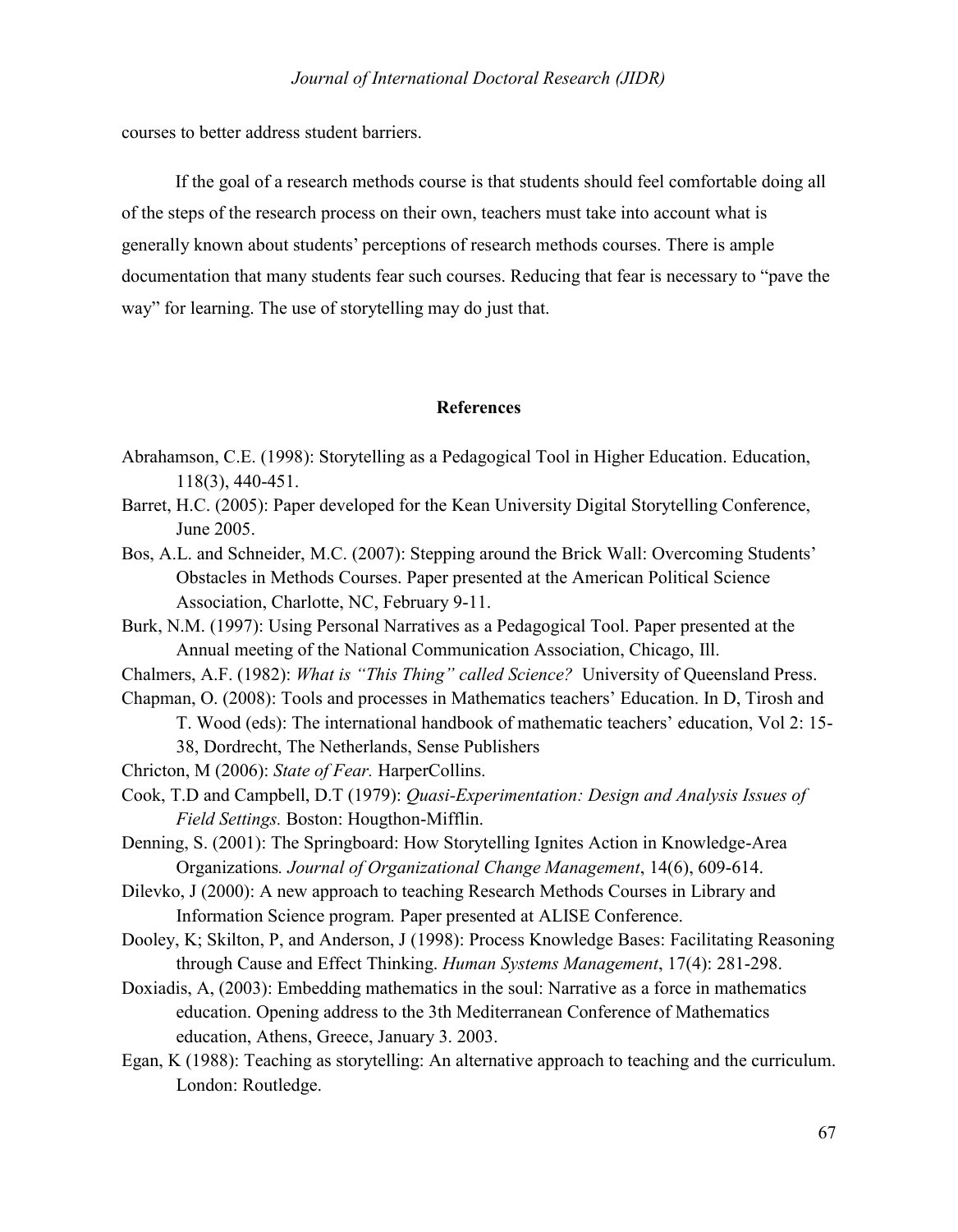Freire, P. (1973): Pedagogy of the oppressed. *New York: Seabury*

- Foote, M.Q, Smith, B.S & Gillert, L.M, (2011): Evolution of (Urban) mathematics teachers' identity. Journal of Urban Mathematics Education, 4(2): 67-95
- Hannabuss, S (2000): Narrative Knowledge: Eliciting Organizational Knowledge from Storytelling*. Aslib Proceedings: New Information Perspectives*, 52(10): 402-413.
- Hogg, M (1995): To Huff and Puff: There's More to Storytelling than the Three Little Pigs! Paper presented at the Central States Communication Association Conference, Indianapolis, Indiana.
- Howell, D.D. and Howell, D.K (2003): *Digital Storytelling: Creating an eStory.* Worthington, OH: Linworth Publishing.
- Johnson, S (2006): *The Ghost Map.* New York: Riverhead Books.
- Kierkegaard, S. (1998): The point of view. Princeton University Press
- Kuhn, T (1962): *The Structure of Scientific Revolutions.* Chicago: University of Chicago Press.
- Kuvås, B. (2006): Performance Appraisal Satisfaction and Employee Outcomes: mediating and moderating roles of Motivation. *International Journal of Human Resource Management*, 17: 504-522.
- Miram, J, Swartz, R and Barell, J. (1988): Strategies to help Teachers Empower At-Risk Students. In B. Presseisen (ed): *At-Risk Students and Thinking: Perspectives from Research*: 138-156. Washington DC: NEA/RBS
- Modi, K. (2012): Story Telling in mathematics. Voice of research: 30-31
- Morris, A (2005): Research Methods Teaching in Information Science: UK Experiences. Paper presented at the 71th IFLA General Conference. Oslo, Norway, Aug. 14-18
- Negroponte, N (1995): *Being Digital.* New York: Alfred A. Knopf
- Parasuraman,A, Zeithamel,V, and Berry,L.L (1985): A Conceptual Model of Service Quality and its Implications for Future Research*. Journal of Marketing*, 49 (Fall), 41-50.
- Polanyi, M (1974): *Personal Knowledge. Towards a Post-Critical Philosophy.* Chicago, University of Chicago Press.
- Popper, K (1959): *The Logic of Scientific Discovery.* Hutchinson, London.
- Putnam, J. (1993): *Cooperative Learning and Strategies for Inclusion: Celebrating Diversity in the Classroom.* Baltimore: Paul H. Brooks Publishing.
- Ramsden, P (2004): *Learning to Teach in Higher Education (2nd ed.).* RoutledgeFalmer.
- Ready, D. A. (2002): How Storytelling Builds Next-Generation Leaders. *MIT Sloan Management Review*, Summer: 63-69.
- Robinson, H. (1994): *The Ethnography of Empowerment* Washington DC: The Falmer Press.
- Salkind, N.J. (2006): *Exploring Research (sixth ed.),*Pearson International.
- Onwuegbuzie, A.J. (1998): Role of Hope in Predicting Anxiety about Statistics*. Psychological Reports*, 82: 1315-1320.
- Onwuegbuzie, A.J. and Daley, C.E. (1999): Perfectionism and Statistics Anxiety*, Personality and Individual Differences*, 26: 1089-1102.
- Van Manen, M. (1990): The tact of teaching: The meaning of pedagogical thoughtfulness. Albany, NY: SUNY Press.